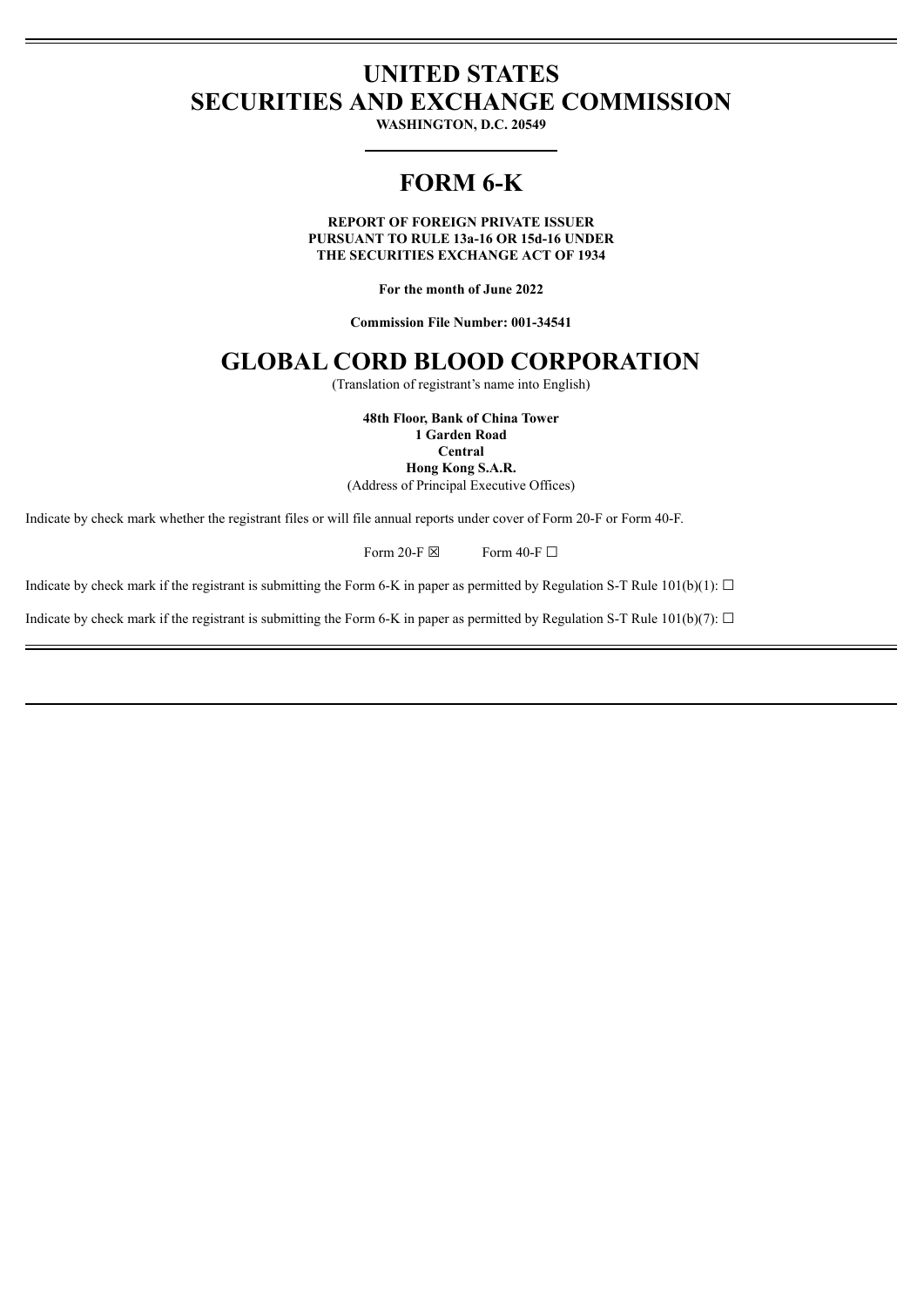## **Other Events**

On June 16, 2022, Global Cord Blood Corporation (the "Company") issued a press release regarding a purported extraordinary meeting of shareholders convened by its major shareholder Blue Ocean Structure Investment Company Limited. A copy of the press release is attached hereto as exhibit 99.1.

## **Exhibits**

**Exhibit No. Description**<br><u>**Press Release dated June 16, 2022. Description**</u> Press [Release](#page-3-0) dated June 16, 2022.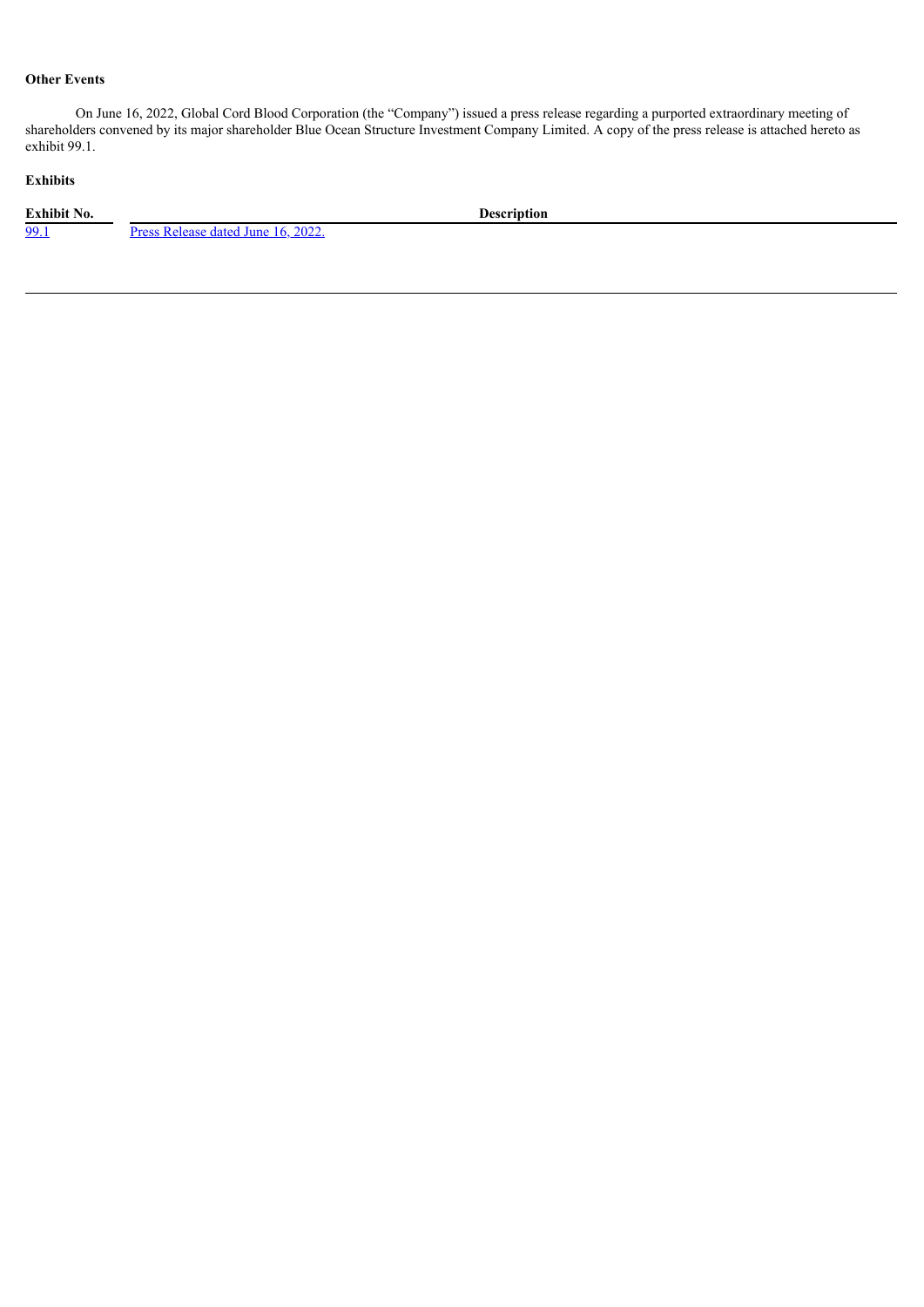## **SIGNATURES**

Pursuant to the requirements of the Securities Exchange Act of 1934, the registrant has duly caused this report to be signed on its behalf by the undersigned hereunto duly authorized.

## **GLOBAL CORD BLOOD CORPORATION**

By: /s/ Albert Chen

Name: Albert Chen Title: Chief Financial Officer

Dated: June 16, 2022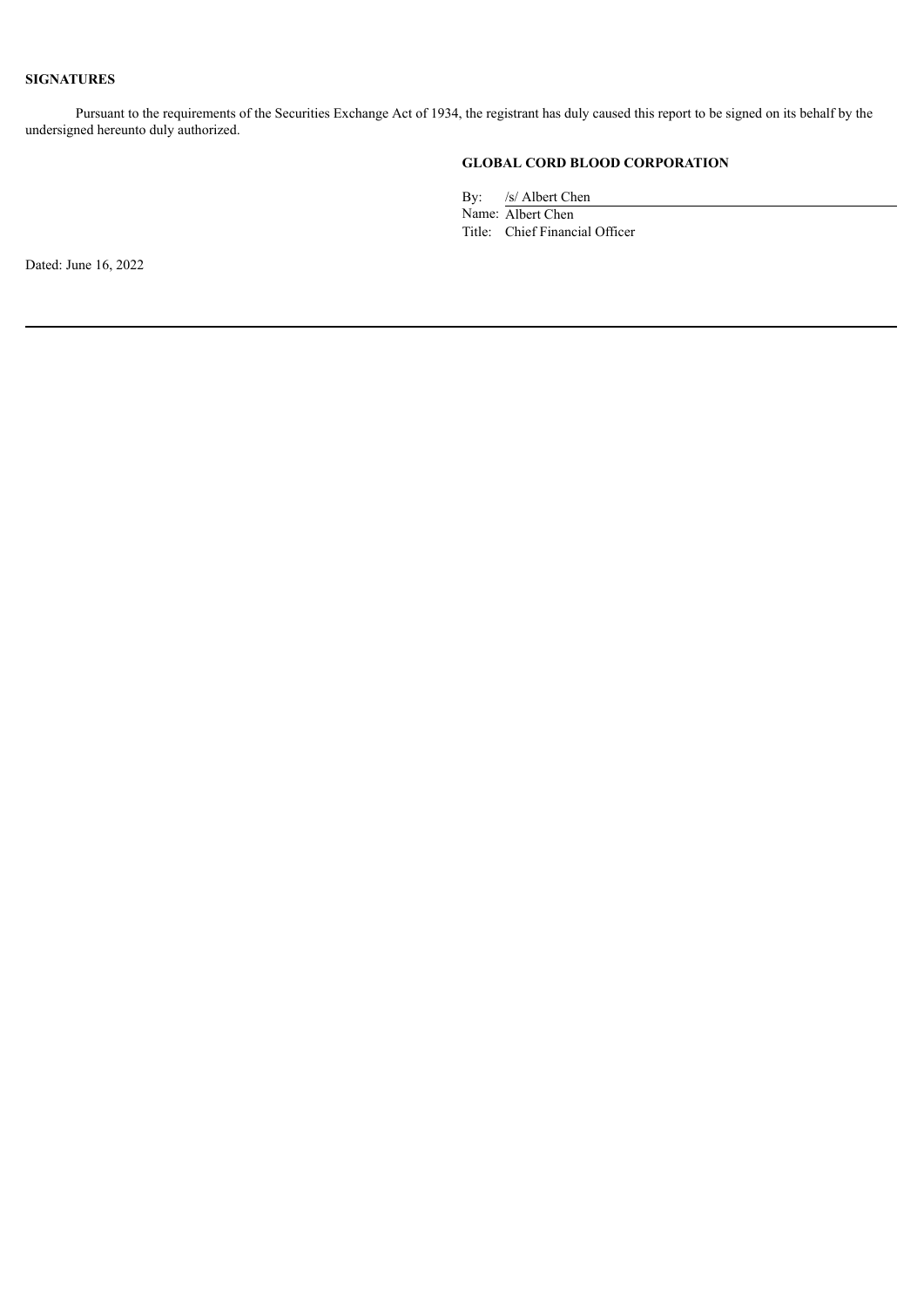<span id="page-3-0"></span>

#### **Global Cord Blood Corporation Announces Purported EGM Is Not Validly Convened**

HONG KONG, China, June 16, 2022 — Global Cord Blood Corporation (NYSE: CO, "GCBC" or the "Company"), China's leading provider of cord blood collection, laboratory testing, hematopoietic stem cell processing and stem cell storage services, noticed that on June 3, 2022 Blue Ocean Structure Investment Company Limited (the "Petitioner") issued a notice which purported to convene an extraordinary general meeting of the Company ("Purported EGM") which is due to be held on June 16, 2022.

The Company's position is that this EGM has not been validly convened. The Purported EGM was convened without the requisite threshold of 75% having been met.

The Company considers it inappropriate to comment on the issues tabled for the Purported EGM at this juncture. These issues are currently the subject of live proceedings in the Cayman Islands and the British Virgin Islands.

The Company looks forward to providing investors with an update as and when it is appropriate to do so.

#### **About Global Cord Blood Corporation**

Global Cord Blood Corporation is an umbilical cord blood banking operator serving multiple regions in China. Global Cord Blood Corporation provides cord blood collection, laboratory testing, hematopoietic stem cell processing and stem cell storage services. For more information, please visit the Company's website at: http://www.globalcordbloodcorp.com.

#### **Safe Harbor Statement**

This press release contains forward-looking statements within the meaning of Section 27A of the Securities Act of 1933, and Section 21E of the Securities Exchange Act of 1934. These statements relate to future events or the Company's future financial performance. The Company has attempted to identify forward-looking statements by terminology including "anticipates", "believes", "expects", "can", "continue", "could", "estimates", "intends", "may", "plans", "potential", "predict", "should" or "will" or the negative of these terms or other comparable terminology. These statements are only predictions, uncertainties and other factors may cause the Company's actual results, levels of activity, performance or achievements to be materially different from any future results, levels of activity, performance or achievements expressed or implied by these forward-looking statements. The information in this press release is not intended to project future performance of the Company. Although the Company believes that the expectations reflected in the forward-looking statements are reasonable, the Company does not guarantee future results, levels of activity, performance or achievements. The Company expectations are as of the date this press release is issued, and the Company does not intend to update any of the forward-looking statements after the date this press release is issued to conform these statements to actual results, unless required by law.